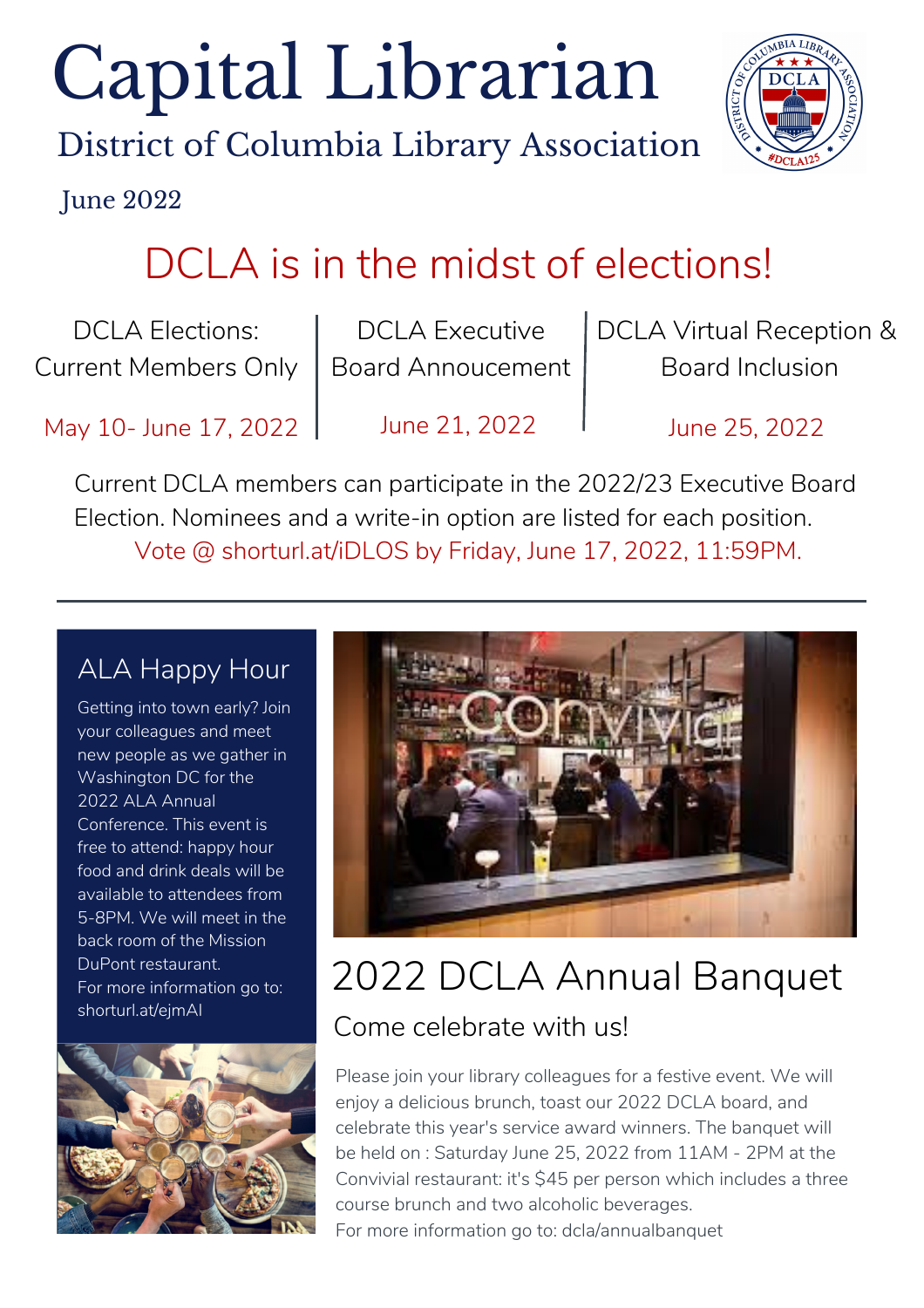

#### A L A E x h i b i t B o o t h C o v e r a g e

Sign up to volunteer at the DCLA booth #943 and get a free exhibit badge!

[https://www.signupgenius.com/go/](https://www.signupgenius.com/go/4090b4cacac2aa1f58-alaexhibit) 4090b4cacac2aa1f58-alaexhibi

## Join ALA and DCLA!



Washington D.C. and the cherry blossoms, freedom and reading - some things just go well together! DCLA members have a special opportunity to unlock additional benefits by joining the American Library Association (ALA) for a discounted rate. From now until June 30th, DCLA members who also join ALA will receive 10% off of their annual dues. Adding these additional benefits to your professional development toolkit:

- Secure member pricing for the ALA Annual Conference
- Enjoy a 10% discount on everything in ALA's e-Learning Catalog
- Network with over 50k library professionals across the country and around the world with ALA Connect

Use the code ALAPLUSDCLA10 at checkout to receive your discount!